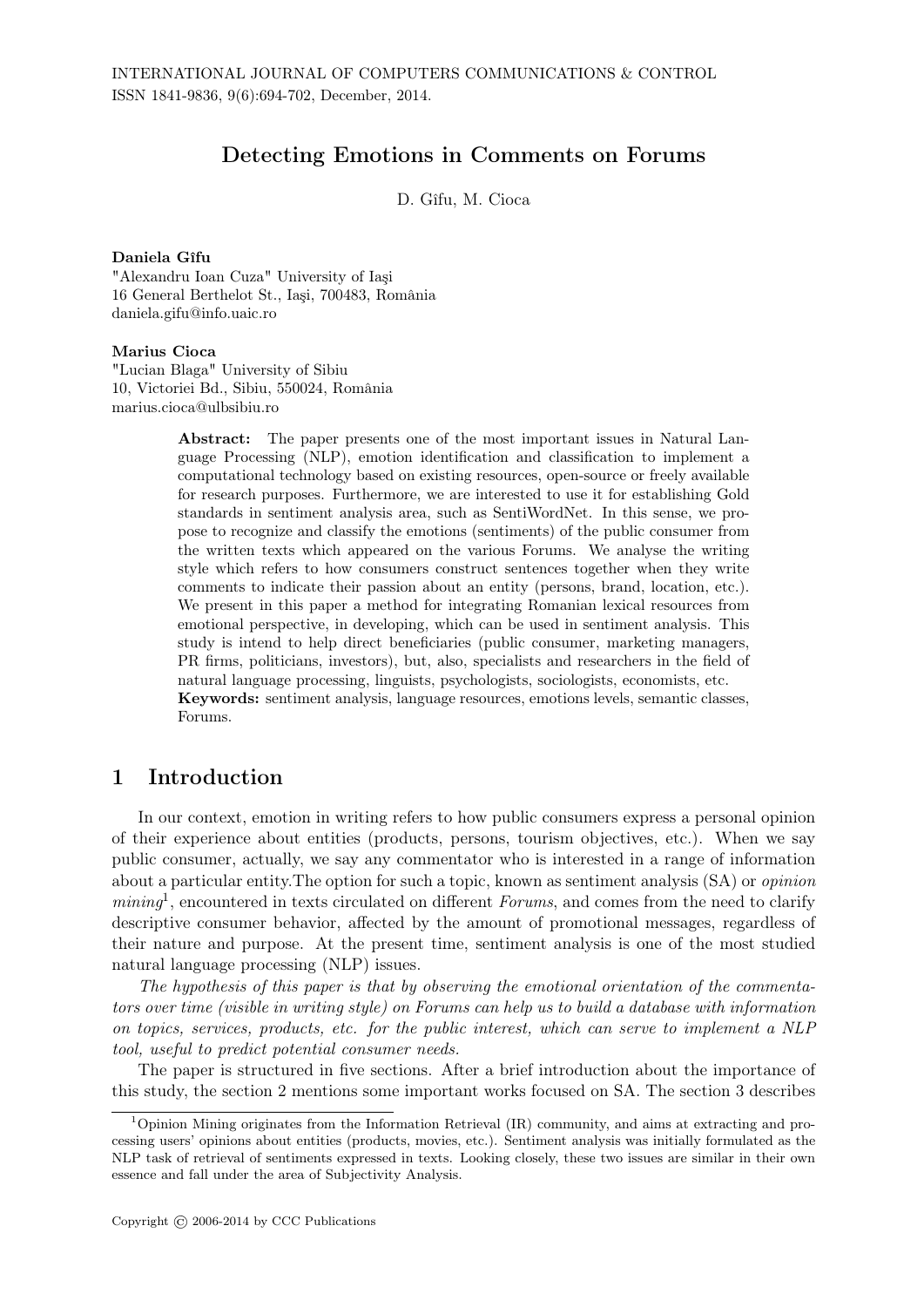four units of sentiment analysis some of the most coomonly used in SA, and section 4 describes the our tool functionality. The last section highlights conclusions and mentions the future work, one of the projects of NLP-Group@UAIC-FII.

## 2 State of the art

Nowadays, Forum becomes a long-term instrument that can consolidate the public sphere, Habermas's concept [9] and civil society. In opposite to the instrumental view of *liberalization* of the Internet, the new dimension can be classified as *environmental*. The ubiquity of Forums affects the marketing mechanisms to respond to the challenges imposed by it. If the landscape of communication becomes denser, more complex and more participative, then the *network population* gets increased access to information, achieving multiple opportunities by engaging in public speech and putting in motion collective actions. But, a problem appears. More information, more opinions reflected mostly in writing style. In fact, any difference in writing reflects the heterogeneity in reviewers culture, education, occupation and so on. This heterogeneity can be quantified in sentiments.

The sentiment is the overall emotion towards the subject matter expressed by the reviewer. In general terms, SA consists of extracting opinions from text. It is assimilated as *subjectivity analysis* [2] or *evaluating affection* [1]. SA defines the processing search results from an article, generating a list of attributes product (quality, characteristics, etc.) and aggregating opinions for each of them (e.g. poorly, good). Moreover, SA has been interpreted as including various types of analysis and evaluation [14], [15], [17], [18].

Another important dimension of SA is researching objectivity in a text, finally resulting a text classification into two classes - objective and subjective -, frequently more difficult to undertake than for a polarity one [16]. In 2001, sentiment analysis was the subject of two researches by Das and Chen [3], and Tong [1], concerned on the opinions on the market sales. Out attention is also take up by the classification of the degree of positivity of a text (document, sentence/clause, etc.), consisting in opinion words (e.g. angry, happy). For instance, in elections, we established two classes, positive and negative, each of them with other three subclasses for determining the intensity of sentiment [7]. Moreover, in the sentiment analysis area there are approaches that consider, also, the neutral class (value 0), assigning words with one value from  $-5$  to  $+5$ , with two classes more than the first author [8]. This paper describes a method with a shorter scale of values, from  $-1$  to  $+1$ , as the authors are interested to discover the sentiment extracted from their comments.

### 3 Units of sentiment analysis

SA offers organizations the possibility to monitor opinions about products/ services and their reputation (e.g. measuring feedback with statistical software packages SAS - *Statistical Analysis System*, SPSS - *Statistical Package for the Social Sciences* or *Superior Performing Statistical Software*), on various Forums platforms in real time and to act accordingly.

We describe below four lexical units for SA.

*3.1. Document as the unit of analysis*

It is the simplest form of SA and assumes that the document contains an opinion on one main message expressed by the commentator. We will stop at two approaches of sentiment analysis from the document.

a) *Supervised* the document must be classified in a finite set of classes, the training data are assigned to each class. This is for the simple case, when there are two classes: positive and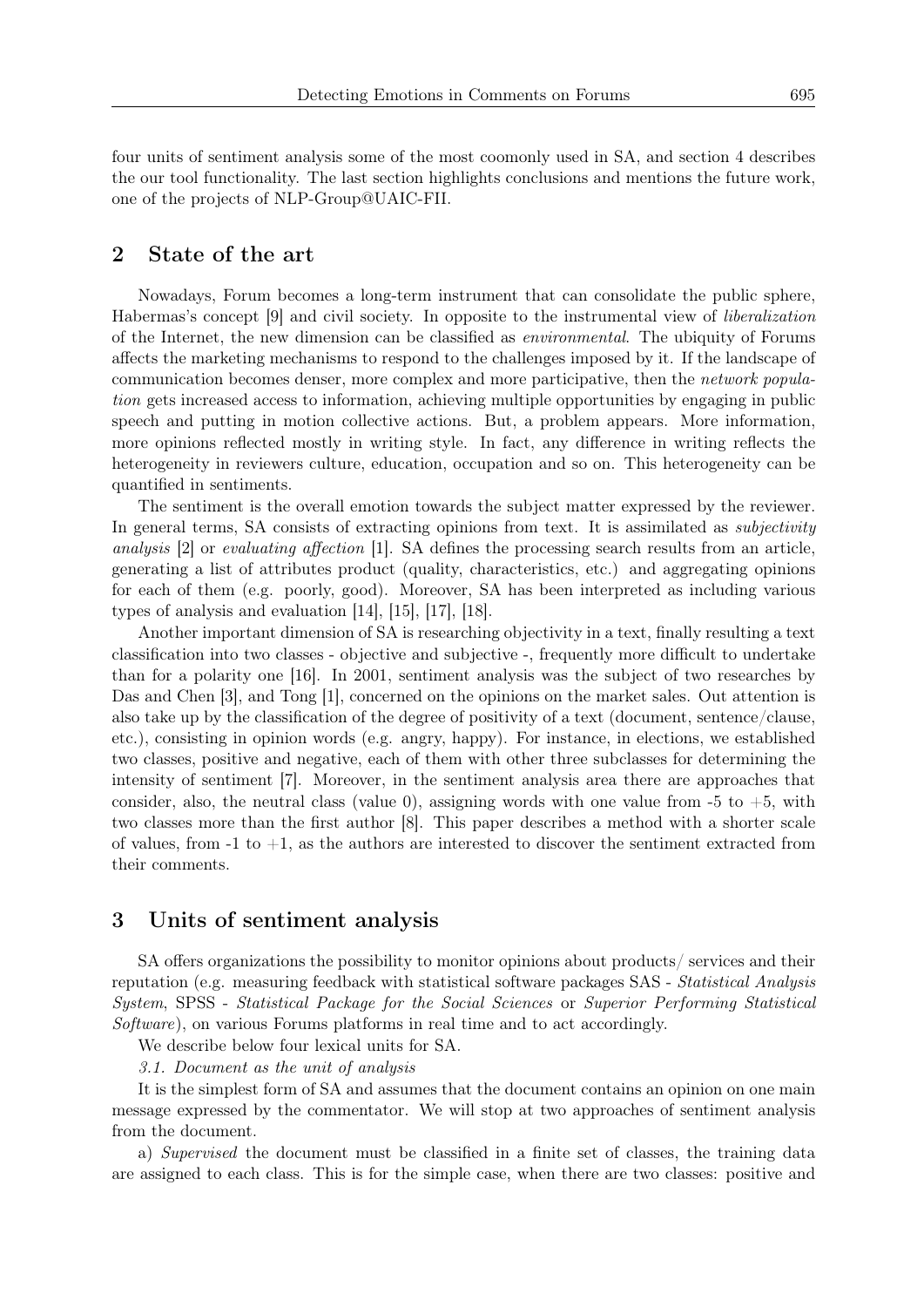negative. Also, a neutral class can be added or a numeric scale can be considered from which the document has to be reported (for instance, SentiWordNet). Esuli and Sebastiani [6] reports three sentiment scores: positivity, negativity and objectivity. The system learns a classification model based on the training data, using an algorithm of classification, such as SVM (Support Vector Machines) or KNN (K-Nearest Neighbors). Then, this classification is used for mapping new documents in their different sentiment classes. Good precision is achieved even when each document is represented as a bag of words [13].

b) *Unsupervised* the document is based on determining the semantic orientation (SO) of specific phrases. If the average SO of these phrases is above a predefined threshold, the document is classified as positive. Otherwise, it is considered negative. For instance, a set of predefined part-of-speech (POS) models can be used to select those sentences [21] approach taken into consideration in this study - or to create an opinion lexicon structured in words and syntagmas used by the first author since 2009.

### *3.2. Sentence as the unit of analysis*

For a more refined analysis of opinions about an entity (organization, product, political actor, etc.) we must move to the sentence level. It is assumed that there is only one opinion (sentiment) in each sentence. To prove it, each sentence is splitted in clauses (a fragment with a predicative verb) and every clause contains only one opinion which we classified it in subjective or objective. Only the subjective clauses will be analyzed. For instance, the approach is based on minimal reductions [19], as the premise is that the neighboring clauses should have the same subjective classification. Then the sentences can be classified as either positive or negative.

### *3.3. Comparative sentiment analysis*

In many cases, users do not offer a direct opinion about a product, preferring instead comparable opinions such as:

### *Dacia Logan arată mult mai bine decât Dacia Solenza*<sup>2</sup> .

In this case, the purpose of the sentiment analysis system is to identify opinions of the sentence containing the comparative views, as well as to extract there from the preferred entity. Authors like Jindal and Liu [12] describe this analytical method. Using a relatively small number of words as comparative adverbial adjectives *mai mult, mai puțin, ușoare*<sup>3</sup>, superlative adjectives and adverbs *mai, cel puţin, cele mai bune*<sup>4</sup> , additional clauses *favoare, mare, preferă, decât, superioară, inferior, numărul unu, împotriva*<sup>5</sup> , we can cover 98 % of the comparative opinions.

For these words/groups of words which frequently appear in texts, but with low precision, a classifier<sup>6</sup> can be used to filter phrases that do not contain comparative views. Ding, Liu and Zhang [4] present a simple algorithm for identifying preferred entities relating to the type of comparisons used and the presence of negation.

### *3.4. Sentiment lexicon*

As we have seen so far, the lexicon is the most important resource for the majority of the sentiment analysis techniques. There are three options in order to create a lexicon of sentiments:

a) *manual approaches*, when researchers create a manual lexicon, consisting of a set of words selected from explanatory dictionaries that will be subsequently extended by using existing lexical resources (synonyms and antonyms for enrichment). We have already mentioned WordNet. This process requires a laborious effort, especially that each domain needs its own lexicon. A handy algorithm is proposed by Kamps, J., Marx, M., Mokken, R.J. and de Rijke, M. (2004).

<sup>2</sup>En. - *Dacia Logan looks much better than Dacia Solenza*.

<sup>3</sup>En. - *more, less, easy*.

<sup>4</sup>En. - *more, at least, the best, etc.*

<sup>5</sup>En. - *favour, high, prefer, rather than, superior, inferior, the number one, against*.

<sup>&</sup>lt;sup>6</sup>For example, Naive Bayes classifier, a statistical method for forms classification and recognition, where each document represents a collection of words and word order is considered irrelevant.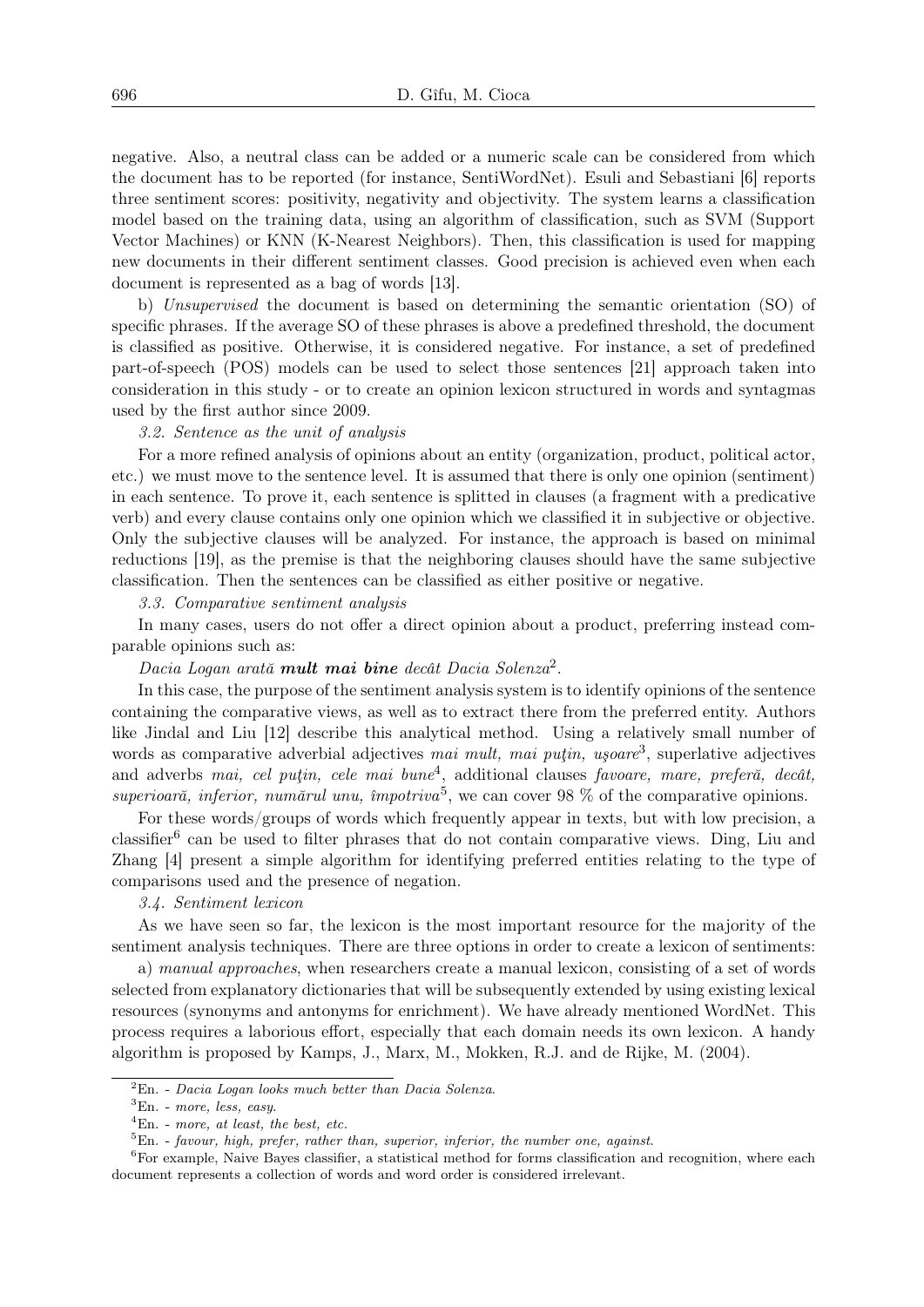b) *corpus-based approaches*, in which a set of words/phrases extracted from a relatively small corpus is extended by using a large corpus of documents of a single domain.

The main disadvantage of any dictionary-based algorithm (a) is that the acquired lexicon is too general and therefore does not capture the specific features of a particular area. Advanced approaches based a lexicon are reported in Dragut et al. [5].

If we want to create a specific sentiment lexicon, we have to use a corpus-based algorithm. A classical work in this area [10] highlights the concept of sentiments consistency allowing the identification of complex polar adjectives. In other words, a set of linguistic connectors *şi, sau, nici, fie, sau*<sup>7</sup> has been used to find the adjectives that are connected to the adjectives with well-known polarity.

For example: *bărbat puternic şi armonios*<sup>8</sup> .

If we admit that puternic is a positive word, we can assume that the word armonios is also positive thanks to the use of the connector *şi*.

## 4 The tool description

This version of our tool<sup>9</sup> is able to detect and to explain the appreciations about some entities (persons, products, brands, etc.). This tool is based on information like labeling of parts of speech (e.g. the XML example), extracting of interest nominal groups, automatic extracting of entities and anaphoric connections.

```
<?xml version="1.0" encoding="UTF-8" standalone="no"?>
<DOCUMENT>
<P ID="1">
<S ID="1">
<W EXTRA="NotInDict" ID="11.1" LEMMA="" MSD="Vmip3s" Mood="indicative"
Number="singular" POS="VERB" Person="third" Tense="present" Type="predicative"
offset="0"></W>
<NP HEADID="11.2" ID="0" ref="0">
<W Case="direct" Gender="masculine" ID="11.2" LEMMA="nimic" MSD="Pz3msr"
Number="singular" POS="PRONOUN" Person="third" Type="negative"
offset="1">Nimic</W>
<W ID="11.3" LEMMA="mai" MSD="Rg" POS="ADVERB" offset="7">mai</W>
<W Case="direct" Definiteness="no" Gender="masculine" ID="11.4" LEMMA="odios"
MSD="Afpmsrn" Number="singular" POS="ADJECTIVE" offset="11">odios</W>
<W ID="11.5" LEMMA="," MSD="COMMA" POS="COMMA" offset="16">,</W>
<W ID="11.6" LEMMA="mai" MSD="Rg" POS="ADVERB" offset="18">mai</W>
<W ID="11.7" LEMMA="oribil" MSD="Rg" POS="ADVERB" offset="22">oribil</W>
<W Case="direct" Definiteness="no" EXTRA="NotInDict" Gender="masculine"
ID="11.8" LEMMA="decat" MSD="Afpmsrn" Number="singular" POS="ADJECTIVE"
offset="29">decât</W>
</NP><NP HEADID="11.9" ID="1" ref="1">
<W Case="direct" Definiteness="yes" Gender="masculine" ID="11.9" LEMMA="pantof"
MSD="Ncmpry" Number="plural" POS="NOUN" Type="common" offset="35">pantofii</W>
<NP HEADID="11.10" ID="2" ref="2">
<W Case="direct" Definiteness="no" Gender="masculine" ID="11.10" LEMMA="sport"
```
 ${}^{7}$ En. - and, or, not, either.

<sup>8</sup>En - strong and harmonious man.

<sup>&</sup>lt;sup>9</sup>The version previous of this tool, called EAT (Emotional Analysis Tool), is still in testing phase.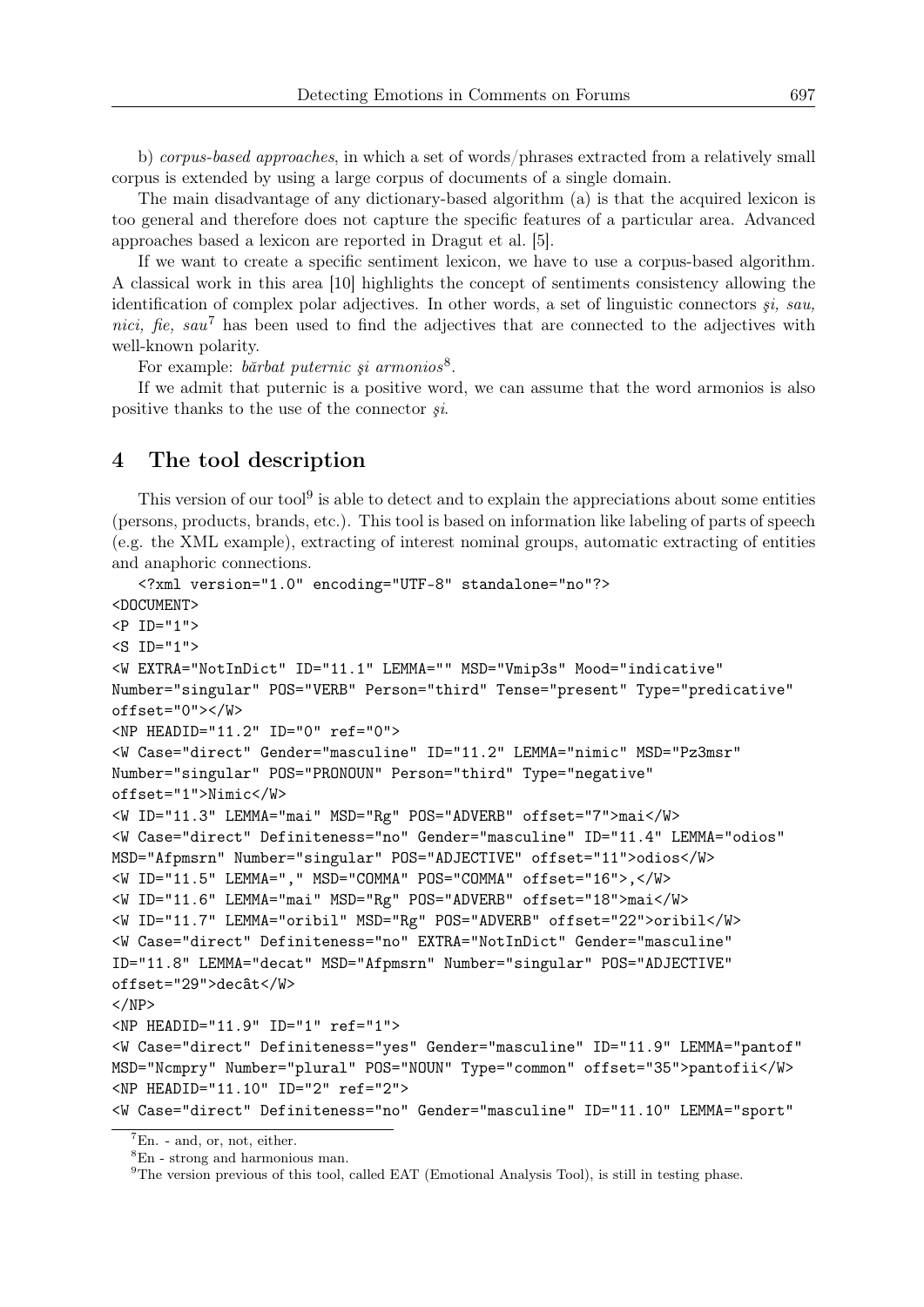```
MSD="Ncmsrn" Number="singular" POS="NOUN" Type="common" offset="44">sport</W>
<W ID="11.11" LEMMA="cu" MSD="Sp" POS="ADPOSITION" offset="50">cu</W>
<NP HEADID="11.12" ID="3" ref="3">
<W Case="direct" Definiteness="yes" Gender="feminine" ID="11.12"
LEMMA="platform" MSD="Ncfsry" Number="singular" POS="NOUN" Type="common"
offset="53">platforma</W>
</NP></NP></NP>
```
### </DOCUMENT>

Moreover it was developed an important ontology of entities, categories and values. In figure 1 we have the interface of our tool. We describe briefly work methodology:

| Ł                                                                                  | $\mathbf{x}$<br><b>REGISTER</b>         |
|------------------------------------------------------------------------------------|-----------------------------------------|
| File                                                                               |                                         |
|                                                                                    |                                         |
| Nimic mai odios, mai oribil decat pantofii sport cu platforma!                     | <b>Tokenize</b>                         |
| Fetelor, nu va mai luati orbeste dupa toate trendurile prostesti!                  |                                         |
|                                                                                    | Tokenize not done                       |
|                                                                                    | Entities not found                      |
|                                                                                    |                                         |
|                                                                                    | Anaphora resolution not done            |
|                                                                                    | Computing results not done              |
|                                                                                    |                                         |
|                                                                                    |                                         |
|                                                                                    | Computing finished in 131 milliseconds. |
|                                                                                    |                                         |
|                                                                                    |                                         |
|                                                                                    |                                         |
|                                                                                    |                                         |
|                                                                                    |                                         |
| <b>XML</b><br>Text<br><b>Result</b>                                                |                                         |
| <de id="1" relist="1"></de>                                                        | ▲                                       |
| <de id="2" relist="2"></de>                                                        |                                         |
| <de id="3" relist="3"></de>                                                        |                                         |
| <de id="4" relist="4"></de>                                                        |                                         |
| <de id="5" relist="5"></de>                                                        |                                         |
|                                                                                    |                                         |
| <word id="11.3" np="0">mai</word>                                                  |                                         |
| <word id="11.4" np="0">odios</word>                                                |                                         |
| <nalue></nalue>                                                                    |                                         |
| <cat id="1" np="11.2"></cat>                                                       |                                         |
|                                                                                    |                                         |
| <value cat="1" id="3" np="2"></value>                                              |                                         |
| <word id="22.5" np="2">mai</word>                                                  |                                         |
| <value cat="1" id="2" np="0"><br/><word id="22.6" np="2">luati</word><br/></value> |                                         |

Figure 1: The interface of the computational tool

1. A corpus of texts (50 texts) is manually annotated using  $\text{PALinka}^{10}$ , in order to build triplets of the form: <entitate><categorie><valoare>.

2. The text is preprocessed using UAIC Romanian Part of Speech Tagger<sup>11</sup> [20]. This tagger combines a statistical model to one based on rules. The morphological dictionary was largely extracted from DexOnline and contains 1.25 milion distinct words. The result is an XML file, each word has been tockenized and annotated according to the POS that it represents.

3. Noun phrases are detected and annotated with  $NP$ -chunker<sup>12</sup> [20]. This chunker is used in

 $10$ http://clg.wlv.ac.uk/trac/palinka/

 $11$ POS tagger has a precision of 96,6%8, considered on the corrected version of the novel "1984" (George Orwell).(http://instrumente.infoiasi.ro/WebPosRo/).

 $12$ Chunker receives as input the tokenized text, in XML, formed by suitable groups in text, and the output is another XML file where each nominal interest group will be annotated XML with NP label (http://instrumente.infoiasi.ro/WebPosRo/).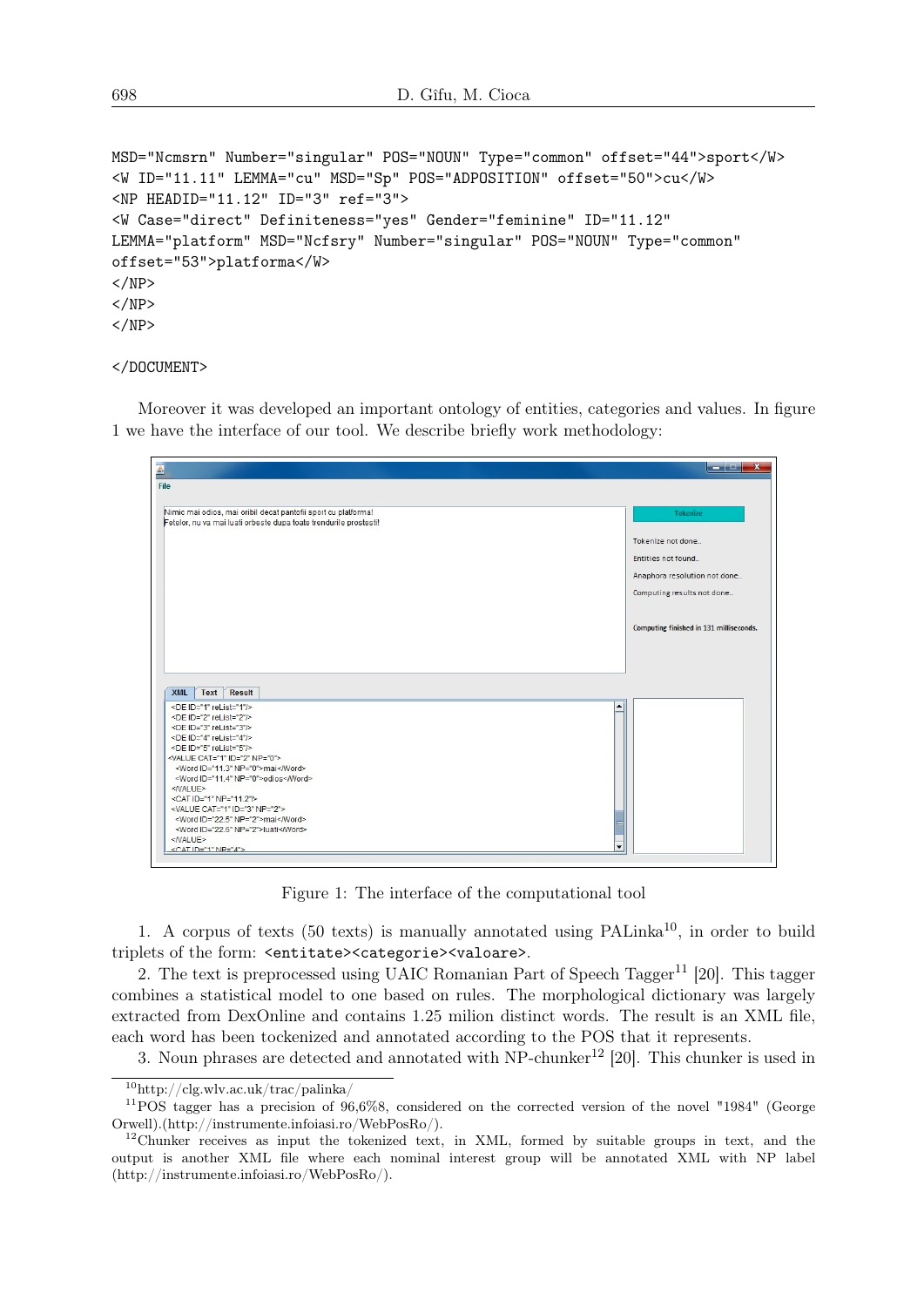many applications to resolve the ambiguities or to extract information. For example, the newest work studies based on machine translation use texts in two languages (parallel corpora) to derive the appropiate transfer models.

4. Proper names of entities are automatically extracted using a named entity recognizer techonology  $GATE^{13}$  open source  $(ANNIE)^{14}$ .

5. Anaphoric links (especially, pronouns) are extracted from the text using RARE (*Robust Anaphora Resolution Engine* implemented by Eugen Ignat [11].). This process makes appreciations that the text expresses about those entities (coreferences) to be aggregated to the same entity (reference).

6. Entities, categories and values from the ontologies that have been already created are recognized in the text using NER (Named Entity Recognition) which extracted the entities automatically. NER recognizes entities such as persons, organizations or geographic locations, receiving as input a natural language text and the output is a text file which contains entities as a string that uses separators to delimit named entities.

7. A set of rules is written for the recognition of values and the connections such as <entity><category><value> are established.

8. Graphical inteface reveals the extracted information and global scores.

Of the recorded, our tool is able to detect and explain qualitative appreciations about entities. In figure 2 is profiled the architecture of this software as follows:

- *building an anthology* of entities, categories and values, useful to obtain a correct and complete result;

- *preprocessing text*, meaning annotation, splitting text into entities (words, symbols or tokens); - *noun phrase chuncking* (NP-chunk), meaning splitting text into sequences of syntactically correlated words (nominal groups);

- *recovering anaphoric connections*, important not to lose any reference to a particular entity, using RARE.

- *extracting entities*, using NER module. It receives a file .txt (*input*). The output file contains only the entities mentioned in the analyzed text.

For instance: "|Vodafone || România || oferă cea mai bună conectivitate pentru serviciile de date dintre toate rețelele mobile  $|GSM|/|UMTS|/|CDMA|$  din România".

The output file contains the following entities: Vodafone, România, Vodafone România, GSM, UMTS, CDMA. If an entity appears more than once, it will be found only once in the output file.

As an exemplification, here is a part of the XML output-file: <entity type="company">Vodafone România</entity> <category>conectivitate pentru serviciile de date</category> <value ="1">bună</value>

- *recognizing categories, values and relationships with entities*. Considering the resulting files, once the previous phases have been completed, it will automatically extract the categories, values and relationships with entities using a set of rules (*regular expression*). These regular expressions use parentheses (round, square brackets) that form rules for constructing words. The most frequent use of regular expressions consists in recognizing if a string contains or not words or sub-string, that can be formed by that regular expression.

For instance: the string p[oa]t can be interpreted as *pot* and *pat*.

 $\rm ^{13}$  http://gate.ac.uk/

 $\rm ^{14}$  http://services.gate.ac.uk/annie/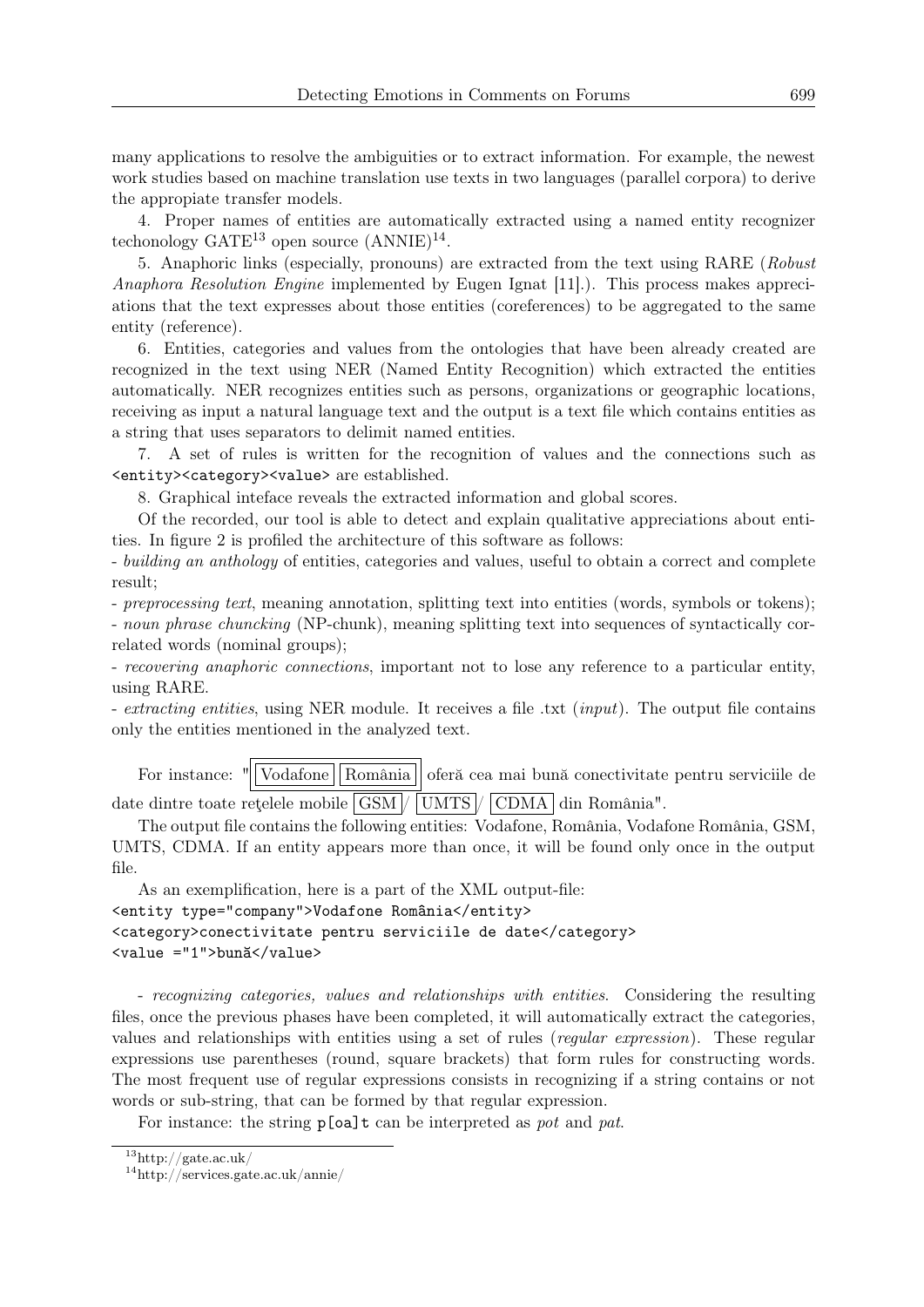

Figure 2: The architecture of the computational software

Basically, the tool completes the following steps:

- it identifies opinion words and phrases;

- it assigns to every positive or negative word a value  $(+1)$  for the positive one and  $(-1)$  for the negative one;

- the words which depend on context get also a value (0).

For instance:  $\|\text{Dacia}\|\text{Logan}\|\$ este mai fiabilă decât orice  $\text{Opel}\|$ <entity type="brand">Dacia Logan</entity> <category>capacitatea sistemelor tehnice de a funcţiona </category> <value ="1">fiabilă</value>

## 5 Conclusions and future work

This paper presents an automatic method able to detect and explain opinions on certain entities (peoples, companies, products, etc.) identified in a text, regardless of its nature (advertising, political, journalistic, etc.) based on a lexicon of opinions resulted from manual annotation (presented in other papers) of an initial corpus (consisting of opinion words and syntagmas). Moreover, in addition to this lexicon, we focused on the semantic role of negations and pragmatic connectors like "dar" ("*but*"). This application seeks to support the development of a complex lexical resource, necessary to interpret qualitative assessments found in any text. We are convinced that this analyze manner may be an important support for marketing managers, PR firms, politicians, online buyers, but, also, for specialists in NLP, linguistics, etc. Until now, we observed the fact that when a variable of neutralizing sentiments appears, it is not enough to cover only the summarizing operation of values for each opinion sentence. Because of that, we propose to add degrees of intensity and power in expressing opinions. In Romanian language, the superlative amplify semantically the convictions of the person who opines on an issue.

In the sentence - *Vodafone România oferă cea mai bună conectivitate pentru serviciile de date dintre toate reţelele mobile GSM/ UMTS/ CDMA din România*. - the word *bună* gets +1. The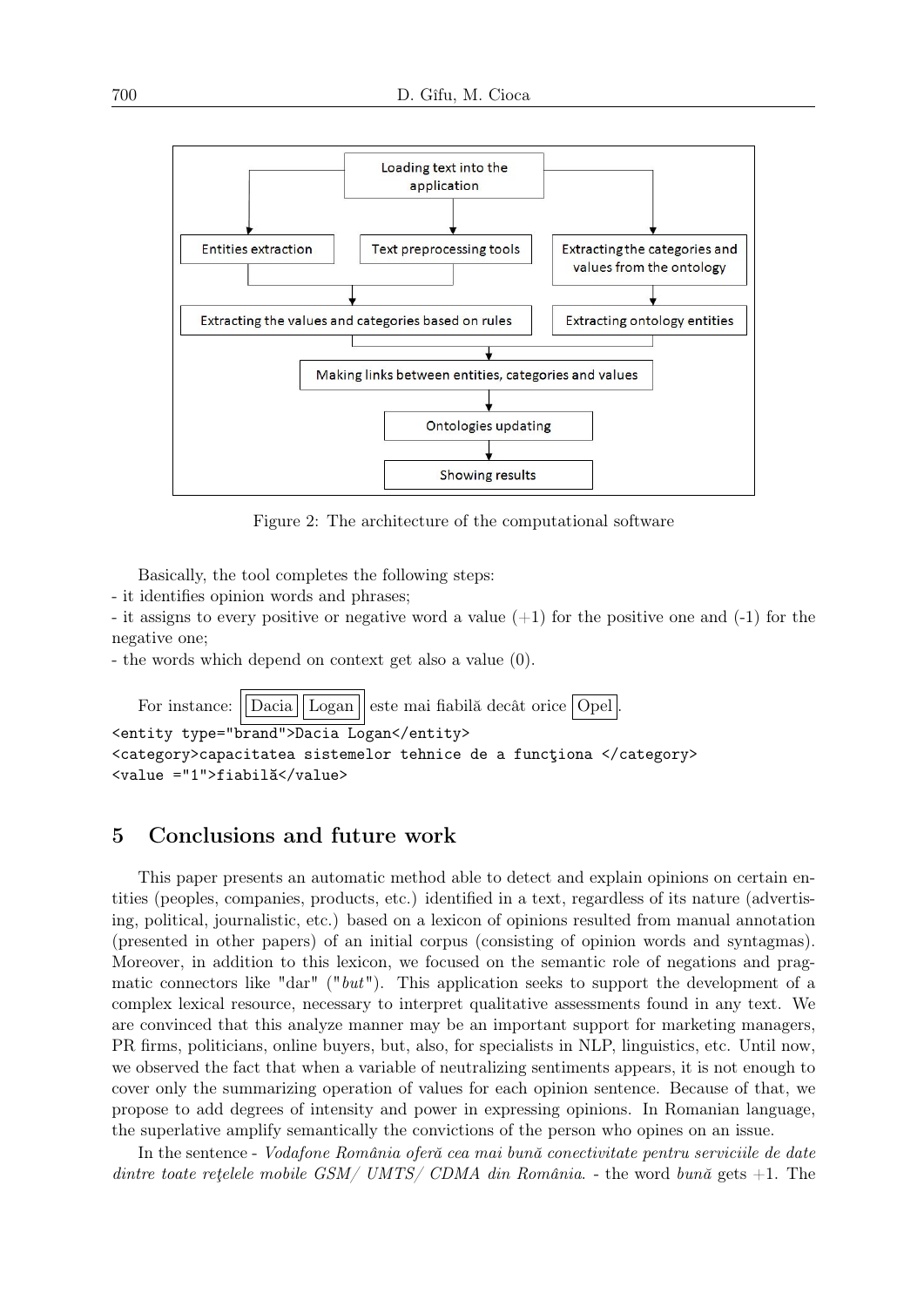superlative *cea mai* expands the scale of values. It can get the degree of positivity (or negativity). It depends on which word follows. So, *cea mai bună* gets (+2).

Also, due to pragmatic connectors, we have to give up on summarizing values.

## Acknowledgments

In order to perform this research the first author received financial support from the Erasmus Mundus Action 2 EMERGE Project (2011 2576 / 001 001 - EMA2). I am also grateful to the NLP-Group@UAIC-FII for offering me support in using some tools for automatic interpretation of Romanian language.

# Bibliography

- [1] Ardeleanu, I. (2013); Extragerea de opinii din texte, lucrare de licenta coord. de prof.univ.dr. Dan Cristea, Universitatea Alexandru Ioan Cuza din Iasi.
- [2] Dave, K.; Lawrence, S. and Pennock D.M. (2003); *Mining the peanut gallery: Opinion extraction and semantic classification of product reviews* in Proceedings of WWW.
- [3] Das, S.; Chen, M. (2001); Yahoo! For Amazon: *Extracting market sentiment from stock message boards* in Proceedings of the Asia Acific Finance Association Annual Conference (APFA).
- [4] Ding, X., Liu, B. and Zhang, L. (2009): Entity discovery and assignment for opinion mining applications. In Proceedings of ACM SIGKDD International Conference on Knowledge Discovery and Data Mining.
- [5] Dragut, E.C., Yu, C., Sistla, P. and Meng, W. (2010): Construction of a sentimental word dictionary. In Proceedings of ACM International Conference on Information and Knowledge Management.
- [6] Esuli, A.; Sebastiani, F. (2006); *Determining term subjectivity and term orientation for opinion mining* in Proceedings of EACL-06, 11th Conference of the European Chapter of the Association for Computational Linguistics, Trento, IT. Forthcoming.
- [7] Gifu, D. (2012); Political Text Categorization in *Humanities and Social Sciences Review*, Vol. 1, No. 3, University Publications.net, USA, part of the paper presented in The International Journal of Arts and Sciences' (IJAS) International Conference for Academic Disciplines, Harvard University, Cambridge, Massachusetts, 27-31 May 2012.
- [8] Gifu, D. (2013); *Temeliile Turnului Babel. O perspectiva integratoare asupra discursului politic*, Ed. Academiei Romane, Bucuresti.
- [9] Habermas, J. (1962); Strukturwandel der Ofentlichkeit: Untersuchungen zu einer Kategorie der burgerlichen Gesellschaft. Neuwied, Luchterhand. [Trad. rom.: *Sfera publica si transformarea ei structurala*, Bucuresti, CEU, 1989.]
- [10] Hatzivassiloglou, V. and McKeown K. R. (1997): Predicting the semantic orientation of adjectives. Proceedings of ACL-97, 35th Annual Meeting of the Association for Computational Linguistics, Madrid, ES, Association for Computational Linguistics.